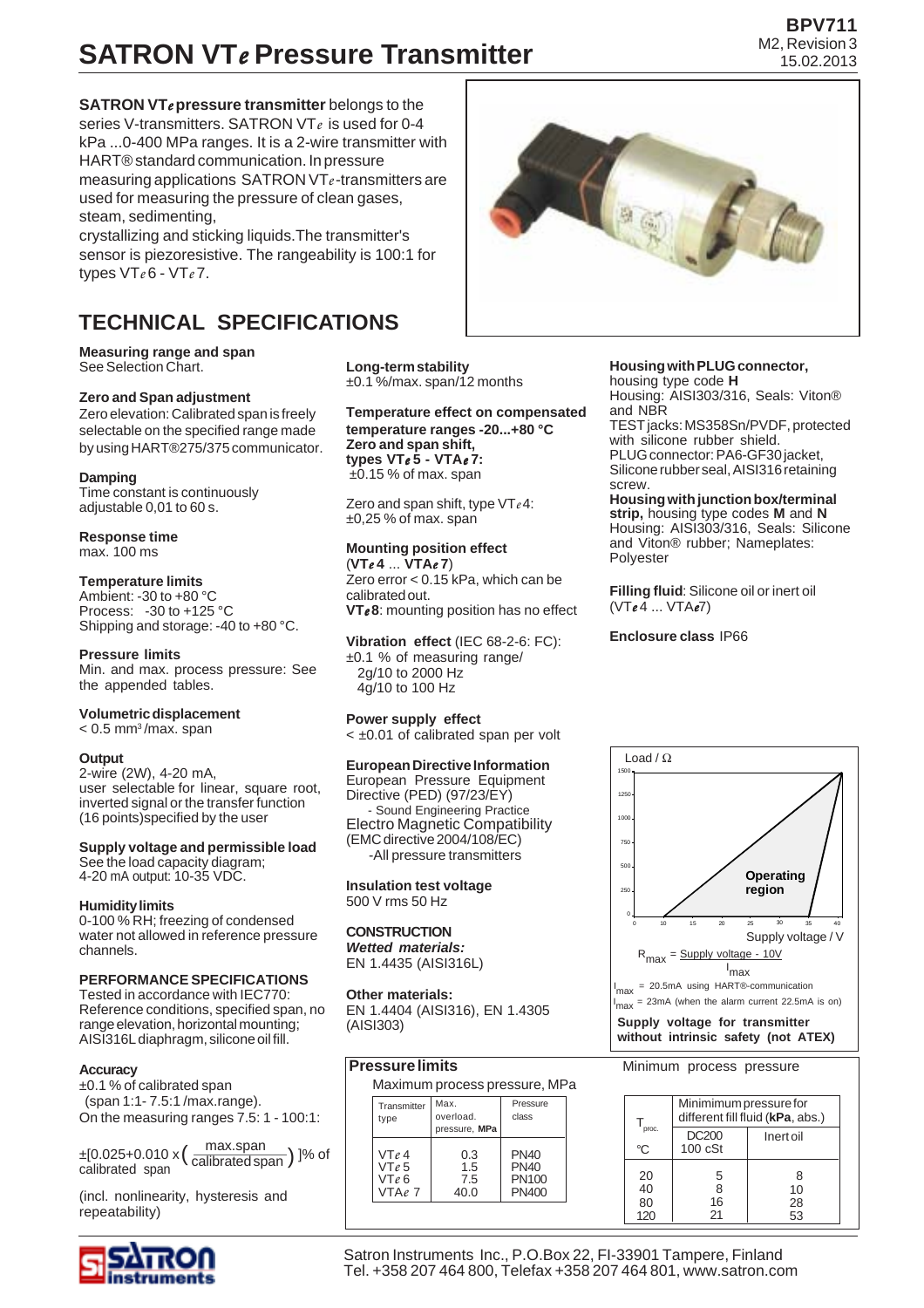# **SATRON VT***e* Pressure Transmitter 15.02.2013

### *Calibration*

For customer-specified range with 1 s. damping. (If range is not specified, transmitter is calibrated for maximum range.)

### **Electrical connections**

Housing with PLUG connector, **H:** PLUG connector, connector type DIN 43650 model AF: Pa9 gland for cable; wire cross-section 0.5 to 1.5 mm2.

Housing with junction box/terminal strip**, M** and **N :** M20x1.5, 1/2-NPT inlet; screw terminals for 0.5 to 2.5 mm<sup>2</sup> wires

### **Weight**

| Transmitter |  |
|-------------|--|
|-------------|--|

- with housing type **H**: 0.5 kg
- with housing type **M**: 1 kg
- with housing type **N**: 1.1 kg

# **Product Certifications**

# **European Directive Information**

# **Electro Magnetic Compatibility**

**(EMC directive 2004/108/EC)** All pressure transmitters

# **Atex Directive (94/9/EC)**

Satron Instruments Inc. complies with the ATEX Directive.

# **European Pressure Equipment Directive (PED) (97/ 23/EC)**

All Pressure Transmitters : - Sound Engineering Practice

# **Hazardous Locations Certifications**

# **European Certifications**

ATEX Intrinsic Safety

Certification No. : DNV-2007-OSL-ATEX- 1346X

 $\langle \mathbf{F}_{\mathbf{x}} \rangle$  II 1 GD T135°C EEx ia II C T4 -20°C  $\leq$  Tamb  $\leq$  50°C  $\langle \mathbf{F}_{\mathbf{x}} \rangle$  II 2 GD T135°C EEx ia II C T4 -20°C  $\leq$  Tamb  $\leq$  50°C

Input Parameters :  $U_i = 28$  V l<sub>i</sub> = 93 mA  $P_{\rm i}$  = 0.651 W  $\mathrm{C_{i}}$  = 5 nF  $L_i = 0.2$  mH

# **Special Conditions for Safe Use (X) :**

The enclosure with plastic window and the plastic DIN43650 connector must not be installed in potentially explosive atmosphere requiring category 1 apparatus. The non-conducting surface of the sensor element may be charged by the flow of non-conducting media, so there may be electrosatic hazard with IIC-gases. These units should be marked 2 GD.

The equipment shall be installed and connected according to the manufacturers instructions.





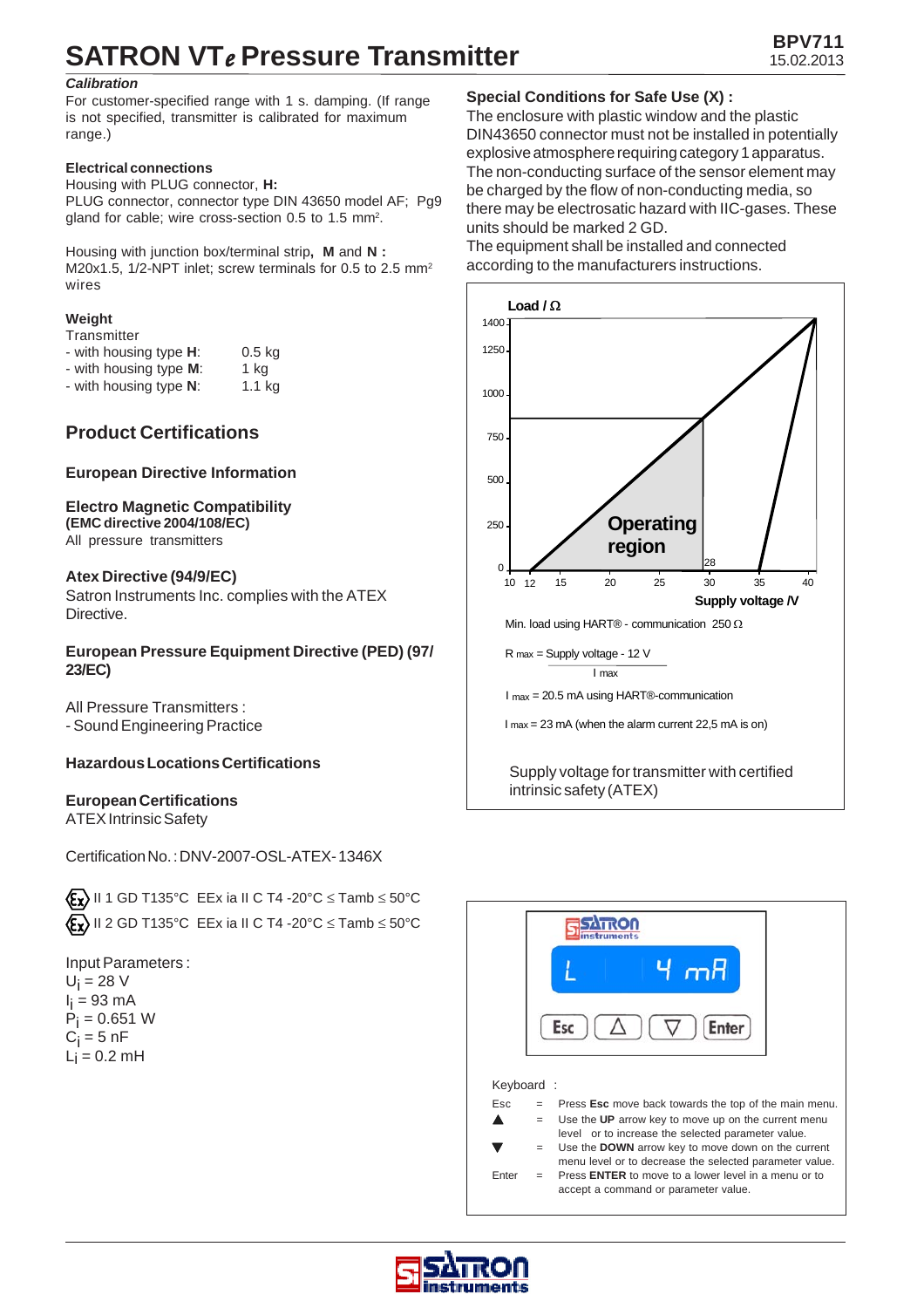# **BPV711 SATRON VT***e* Pressure Transmitter 15.02.2013



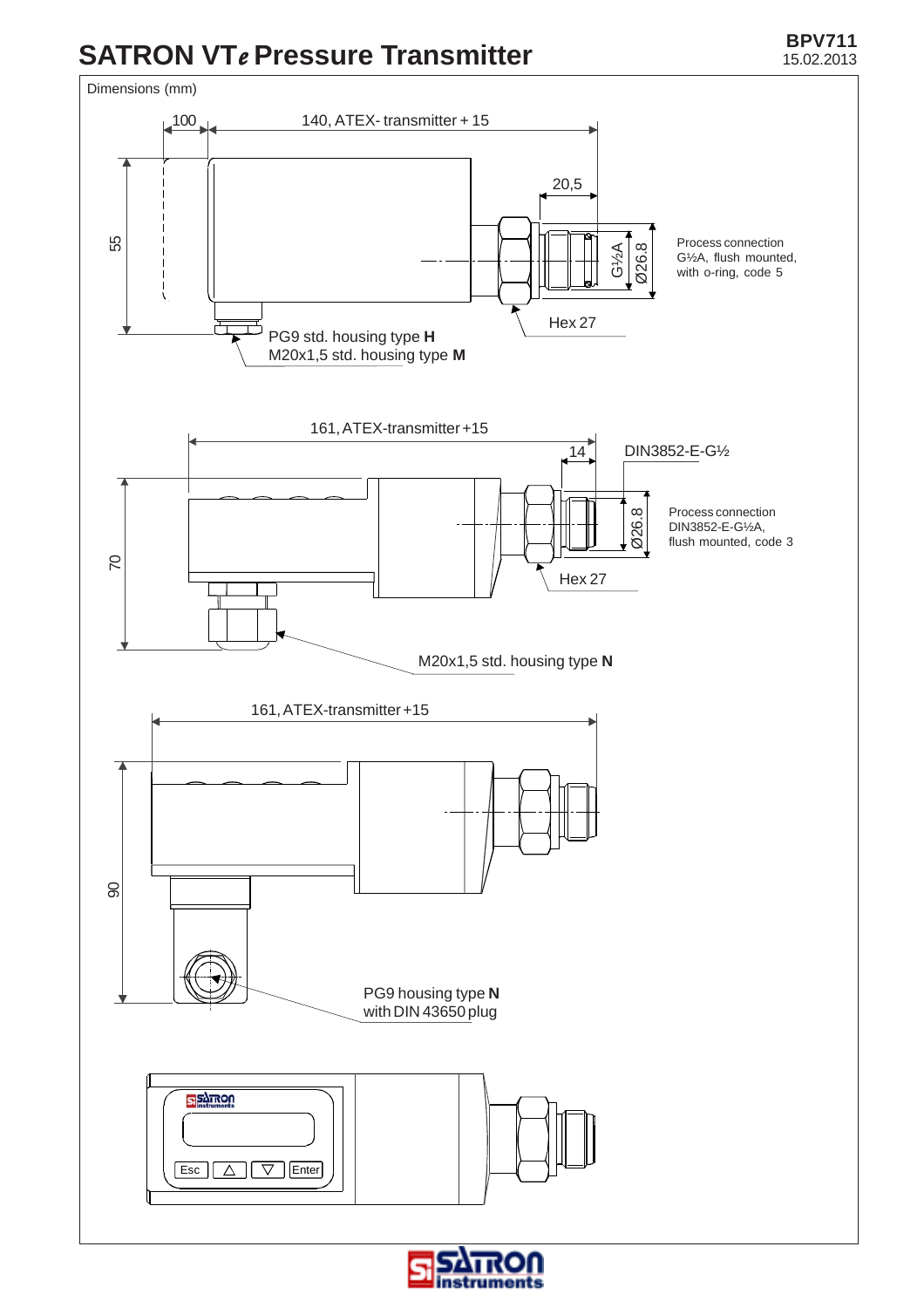# **BPV711 SATRON VT***e* Pressure Transmitter 15.02.2013



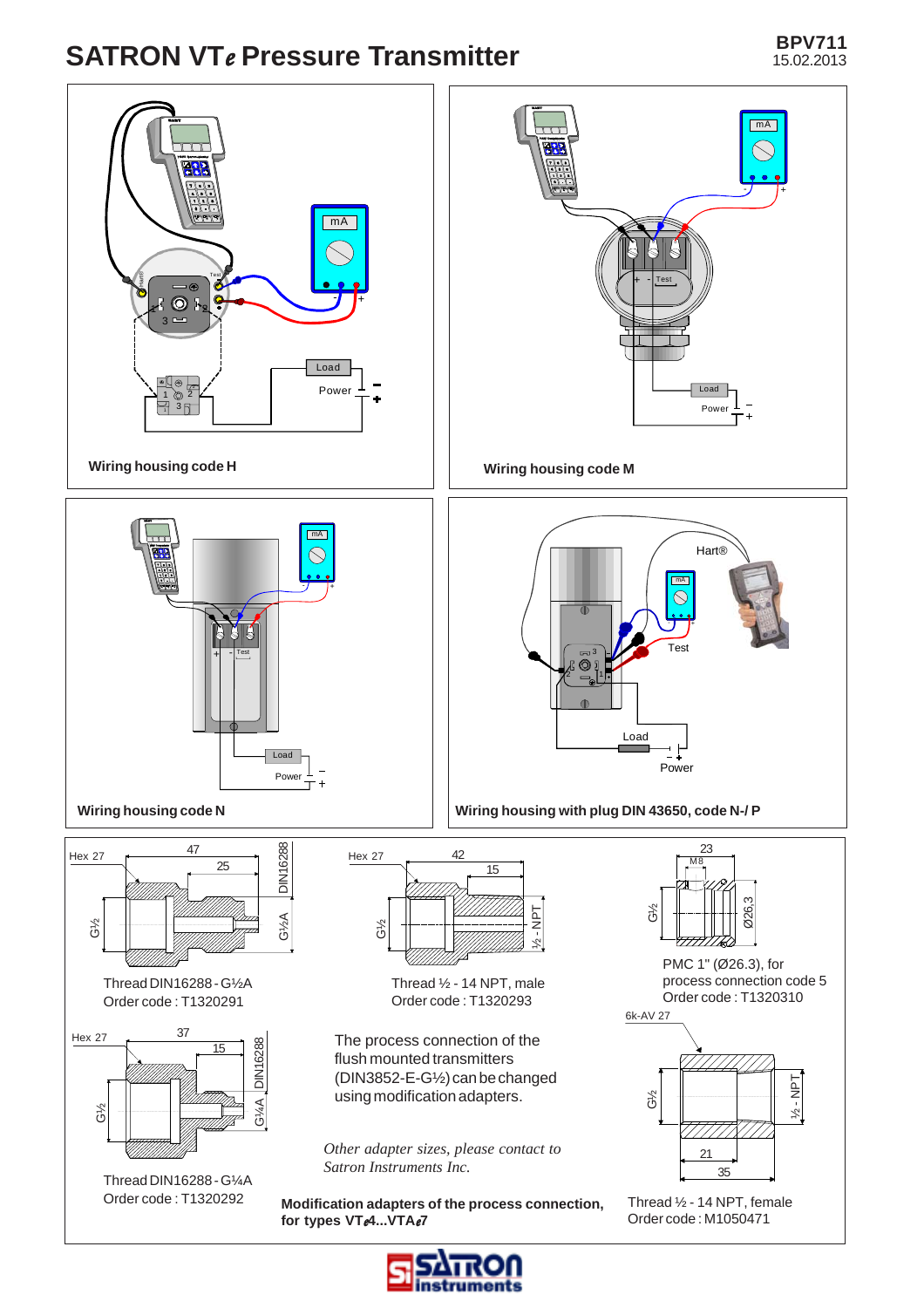# **SATRON VTe Pressure Transmitter BPV711 BPV711**

| <b>Selection Chart</b>                                                                                                                                                                                                                                                                                                                                                                                                                                                                 |                                                                                                                                                                                                                                                    |                                                                                                                                       |                                                                                                                                                                                                                             |  |  |
|----------------------------------------------------------------------------------------------------------------------------------------------------------------------------------------------------------------------------------------------------------------------------------------------------------------------------------------------------------------------------------------------------------------------------------------------------------------------------------------|----------------------------------------------------------------------------------------------------------------------------------------------------------------------------------------------------------------------------------------------------|---------------------------------------------------------------------------------------------------------------------------------------|-----------------------------------------------------------------------------------------------------------------------------------------------------------------------------------------------------------------------------|--|--|
| <b>Adjustability</b><br>VTe4<br>VT <sub>e</sub> 5<br>VTAe5<br>VTe6<br>VTAe6<br>VTAe7<br>Output                                                                                                                                                                                                                                                                                                                                                                                         | Span, min<br>4 kPa (40 mbar)<br>10 kPa (100 mbar)<br>10 kPa (100 mbar)<br>$0.03$ MPa $(0.3$ bar)<br>$0.03$ MPa $(0.3$ bar)<br>0.4 MPa (4 bar)<br>S 4-20mADC/HART®                                                                                  | Span, max<br>100 kPa (1000 mbar)<br>500 kPa (5000 mbar)<br>500 kPa (5000 mbar)<br>3 MPa (30bar)<br>3 MPa (30 bar)<br>40 MPa (400 bar) | <b>Measuring range</b><br>$-100+100$ kPa $(-10001000$ mbar)<br>-100+500 kPa (-10005000 mbar)<br>-100+500 kPa (-10005000 mbar), abs.<br>$-0,1+3$ MPa $(-1+30$ bar)<br>0+3 MPa (0+30 bar), abs.<br>0+40 MPa (0+400 bar), abs. |  |  |
| 3<br>5                                                                                                                                                                                                                                                                                                                                                                                                                                                                                 | <b>Process connection</b><br>DIN 3852-E-G1/2A (male), (flush mounted)                                                                                                                                                                              |                                                                                                                                       |                                                                                                                                                                                                                             |  |  |
|                                                                                                                                                                                                                                                                                                                                                                                                                                                                                        | $G2A$ (male), (flush mounted), with o-ring<br><b>Wetted materials</b><br><b>Body</b>                                                                                                                                                               |                                                                                                                                       | <b>Diaphragm</b>                                                                                                                                                                                                            |  |  |
|                                                                                                                                                                                                                                                                                                                                                                                                                                                                                        | Code<br>$\overline{\mathbf{2}}$                                                                                                                                                                                                                    | Material<br>EN 1.4404 (AISI316L)                                                                                                      | Code<br>Material<br>$\overline{2}$<br>EN 1.4435 (AISI316L)                                                                                                                                                                  |  |  |
|                                                                                                                                                                                                                                                                                                                                                                                                                                                                                        | Fill fluid (specify for types $VT_e$ 4 $VTA_e$ 7)                                                                                                                                                                                                  |                                                                                                                                       | S Silicone oill<br><b>G</b> Inert oil $(*)$                                                                                                                                                                                 |  |  |
|                                                                                                                                                                                                                                                                                                                                                                                                                                                                                        | <b>Housing type</b><br>Housing with PLUG-connector, DIN43650, no display, inlet PG9<br>н<br>Housing with junction box/terminal strip, no display, inlet M20x1,5<br>М<br>Housing with junction box/terminal strip, with display, inlet M20x1,5<br>N |                                                                                                                                       |                                                                                                                                                                                                                             |  |  |
|                                                                                                                                                                                                                                                                                                                                                                                                                                                                                        | <b>Explosion proof</b>                                                                                                                                                                                                                             | $\bf{0}$<br>1                                                                                                                         | No explosion proof classification<br>Atex Intrinsic Safety, $\langle \xi_{\mathbf{x}} \rangle$ II 1 GD T135°C (**)                                                                                                          |  |  |
|                                                                                                                                                                                                                                                                                                                                                                                                                                                                                        |                                                                                                                                                                                                                                                    |                                                                                                                                       |                                                                                                                                                                                                                             |  |  |
| Special size of electrical inlet<br><b>1/2 NPT</b><br>G<br>Pg13.5<br>P<br>PLUG-connector, DIN43650<br>N                                                                                                                                                                                                                                                                                                                                                                                |                                                                                                                                                                                                                                                    |                                                                                                                                       |                                                                                                                                                                                                                             |  |  |
| <b>Documentation</b><br>Installation and operating instructions<br>IE<br>English<br>IF<br>Finnish                                                                                                                                                                                                                                                                                                                                                                                      |                                                                                                                                                                                                                                                    |                                                                                                                                       |                                                                                                                                                                                                                             |  |  |
| <b>Material certificates</b><br>No material certificate<br>O<br>MC1<br>Raw material certificate without appendices, in accordance with SFS-EN 10204-2.1 (DIN 50049-2.1) standard<br>Raw material certificate for wetted parts, with appendices in accordance with SFS-EN 10204-2.2<br>MC <sub>2</sub><br>(DIN 50049-2.2) standard<br>MC <sub>3</sub><br>Raw material certificate for wetted parts, with appendices in accordance with SFS-EN 10204-3.1 B<br>(DIN 50049-3.1 B) standard |                                                                                                                                                                                                                                                    |                                                                                                                                       |                                                                                                                                                                                                                             |  |  |

 $(*)$  = Oxygen cleaning must be ordered separately!

(\*\*) = Housing H and N :  $\langle \overline{\xi} \chi \rangle$  II 2 GD T135°C